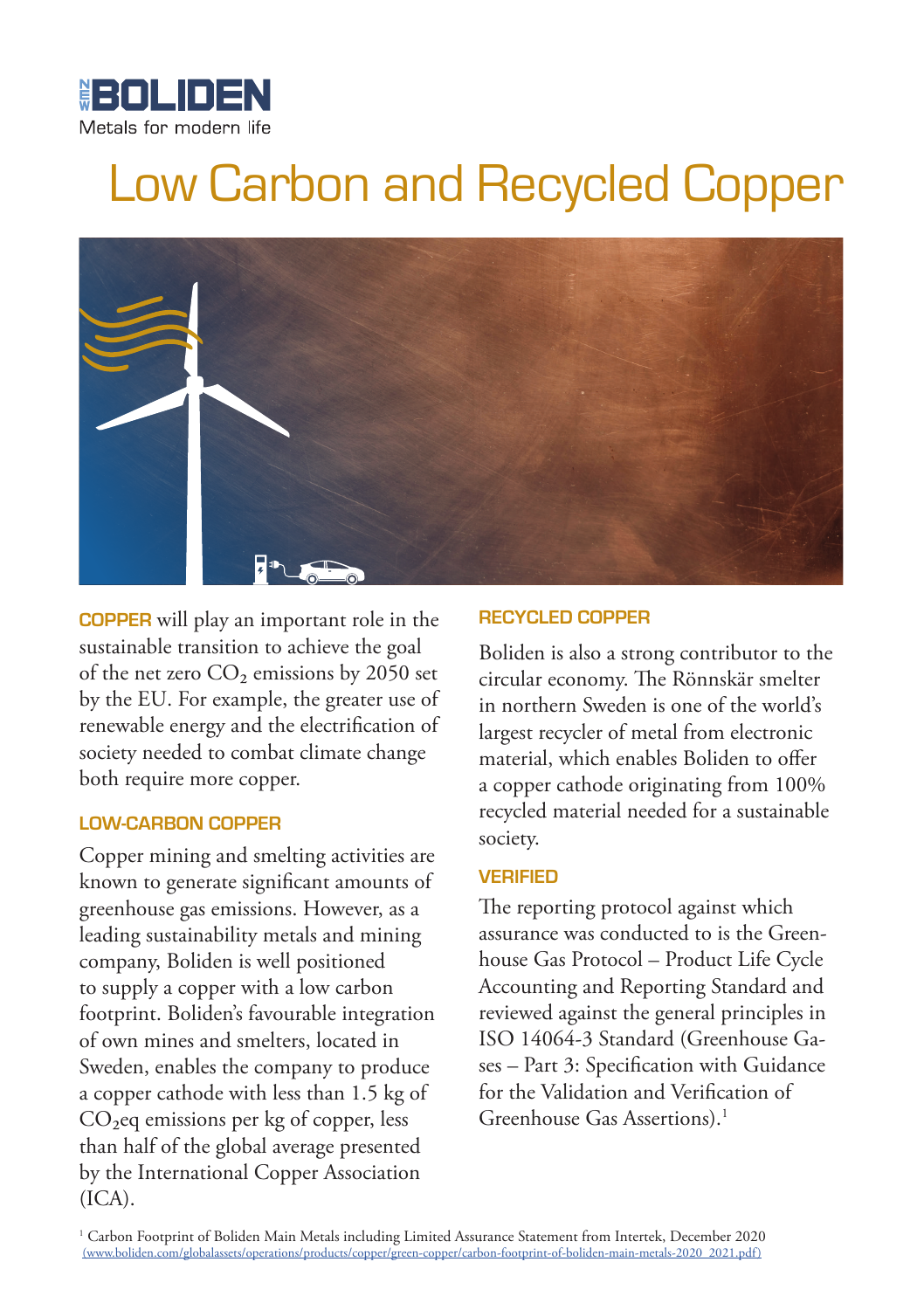# **Boliden Green Copper offering**

One of the lowest carbon footprint of any refined copper in the world



### **Boliden Low-carbon Copper - <1.5kg CO2eq/kg Cu:**

Boliden's low carbon copper is produced from copper mined in our own mines in the north of Sweden, using a clean energy. This gives the product one of the lowest carbon footprint of any refined coppers in the world. By using Boliden Low-carbon Copper, the carbon footprint of your copper products will be reduced significantly compared to other available alternatives.



### **Boliden Recycled Copper - <1.5kg CO2eq/kg Cu:**

The primary raw material for Boliden's recycled copper is used electronics. By efficiently recovering all the metals that has been circulated in society, the need for new mines can be held at a minimum. By using Boliden's Recycled Copper, you will be able to offer a 100% recycled copper product to the market.

### **Boliden copper production**

Boliden is one of the most efficient copper producers in the world. We produce around 350 ktonnes of copper cathodes annually at our smelters, which makes us Europe's third largest producer. We produce copper from concentrates from our own mines, external mines and recycled material at our copper smelting plants in Rönnskär, Sweden and Harjavalta, Finland.

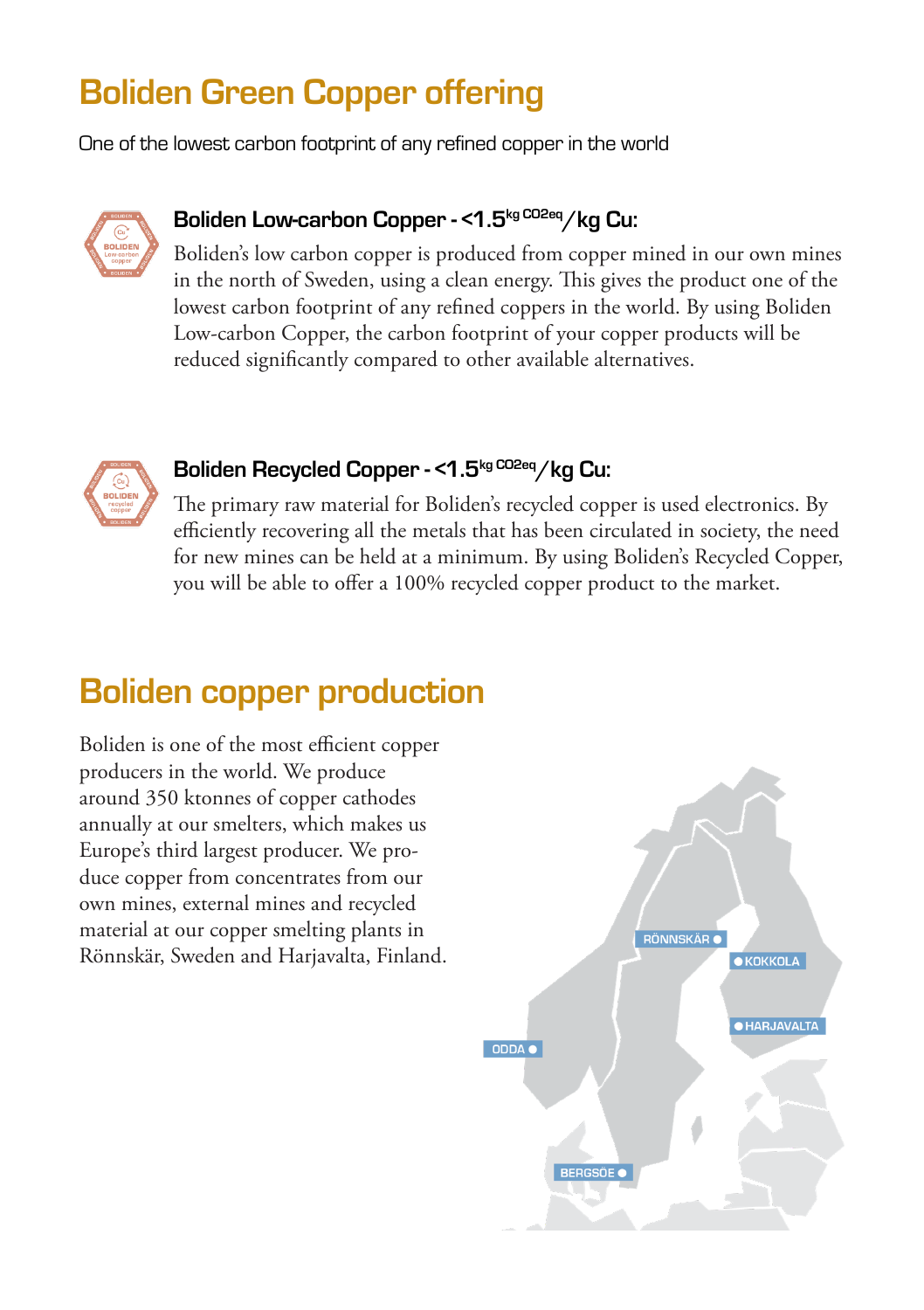## **Full transparency**

Boliden's extensive calculation model gives a transparent view of the emissions throughout the value chain. The calculation model is verified by Intertek (www.intertek.com) and assures that the numbers presented are correct.



### **All materials and emissions included**

Boliden follows the principles in ISO 14064-3 and GHG Protocol Produce Life Cycle Accounting Reporting Standard, which is using a comprehensive methodology when calculating the  $CO<sub>2</sub>$ eq emissions, including scope 1, 2 and 3, to take into account of the emissions that are generated by third parties, such as the production of explosives and fuels used at Boliden's sites.